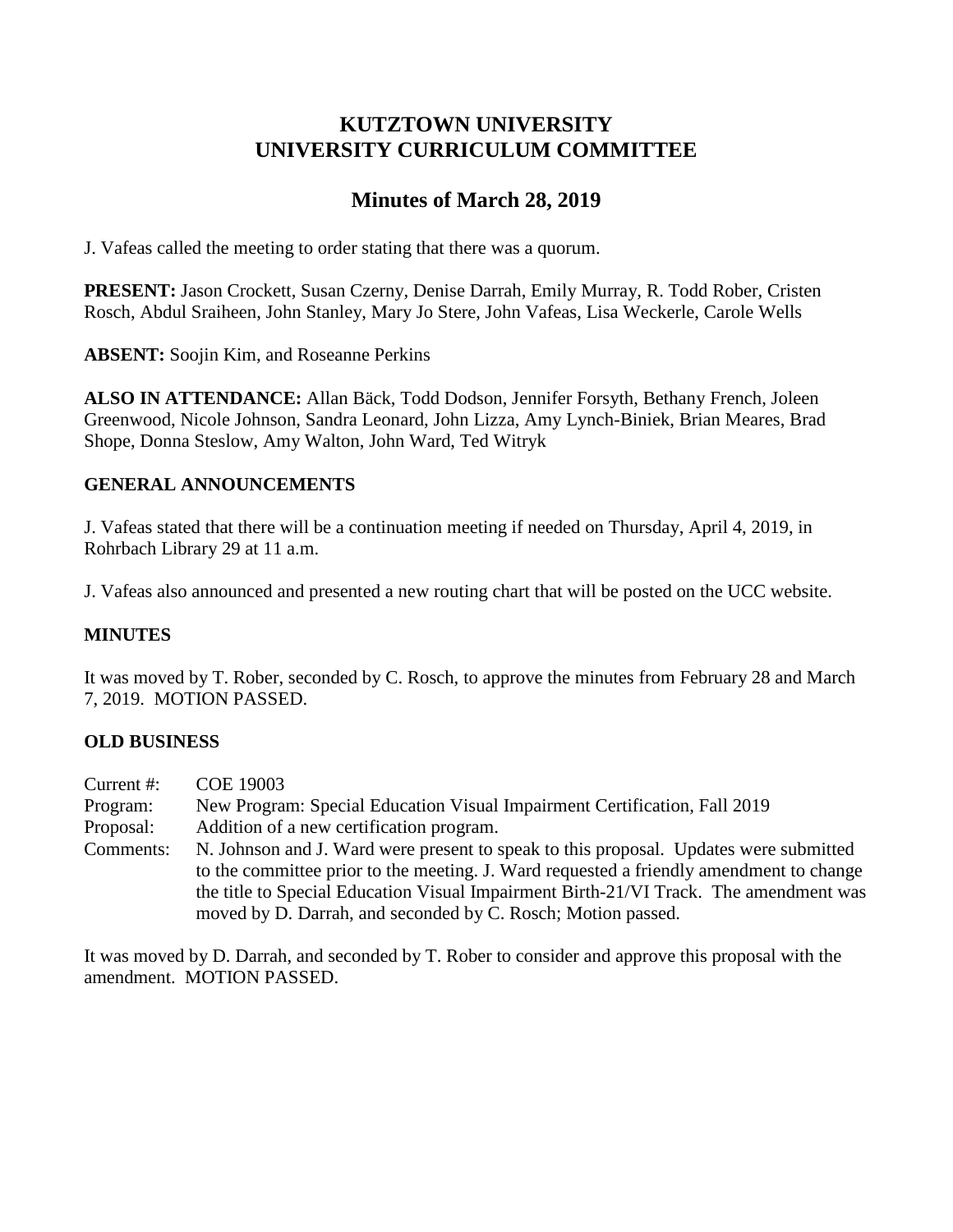| Current $#$ : | COE 19021                                                                              |  |  |  |
|---------------|----------------------------------------------------------------------------------------|--|--|--|
| Course:       | Course Revision: COU 538, The Addicted Family, Fall 2019                               |  |  |  |
| Proposal:     |                                                                                        |  |  |  |
| Comments:     | No updates were submitted to the committee. The proposal is still lacking a curriculum |  |  |  |
|               | map and assessment memo.                                                               |  |  |  |

It was moved by A. Sraiheen, and seconded by T. Rober to consider and approve this proposal. It was moved by D. Darrah, and seconded by T. Rober, to table this proposal. MOTION PASSED.

| Current $#$ : | LAS 19039                                                                      |
|---------------|--------------------------------------------------------------------------------|
| Course:       | New Course: PSY 115, Self and Social Identities, Summer I 2019                 |
| Proposal:     | Addition of a new course to the Master Course Listing.                         |
| Comments:     | J. Vafeas noted that there was no assessment memo included with this proposal. |

It was moved by T. Rober, and seconded by A. Sraiheen to consider and approve this proposal. It was moved by C. Wells, and seconded by D. Darrah, to table this proposal. MOTION PASSED.

|           | Current #: $\qquad \qquad$ LAS 19052                                    |
|-----------|-------------------------------------------------------------------------|
| Program:  | Program Revision: BS Public Administration, Fall 2019                   |
| Proposal: |                                                                         |
| Comments: | Updated information was provided to the committee prior to the meeting. |

It was moved by T. Rober, and seconded by A. Sraiheen to consider and approve this proposal. MOTION PASSED.

| Current #: | <b>LAS 19089</b>                                                                                 |  |  |  |  |
|------------|--------------------------------------------------------------------------------------------------|--|--|--|--|
| Course:    | New Course: CMP 202, Analytical Writing, Fall 2019                                               |  |  |  |  |
| Proposal:  | Addition of a new course to the Master Course Listing.                                           |  |  |  |  |
| Comments:  | A. Bäck and J. Lizza were present to speak to this proposal. Updated information was             |  |  |  |  |
|            | provided to the committee prior to the meeting. The prerequisite was clarified to read:          |  |  |  |  |
|            | "ENG 023 or ENG 024 or ENG 025 or any CMP 100-level course." L. Weckerle noted                   |  |  |  |  |
|            | that it is still primarily a philosophy class and not strictly analytical writing, despite being |  |  |  |  |
|            | a CMP prefixed class. A. Bäck argued that the class should be taught primarily by                |  |  |  |  |
|            | faculty from the Philosophy Department. L. Weckerle responded that faculty from other            |  |  |  |  |
|            | disciplines should be able to have opportunities to teach the course in the future.              |  |  |  |  |

It was moved by T. Rober, and seconded by C. Rosch to consider and approve this proposal. MOTION PASSED.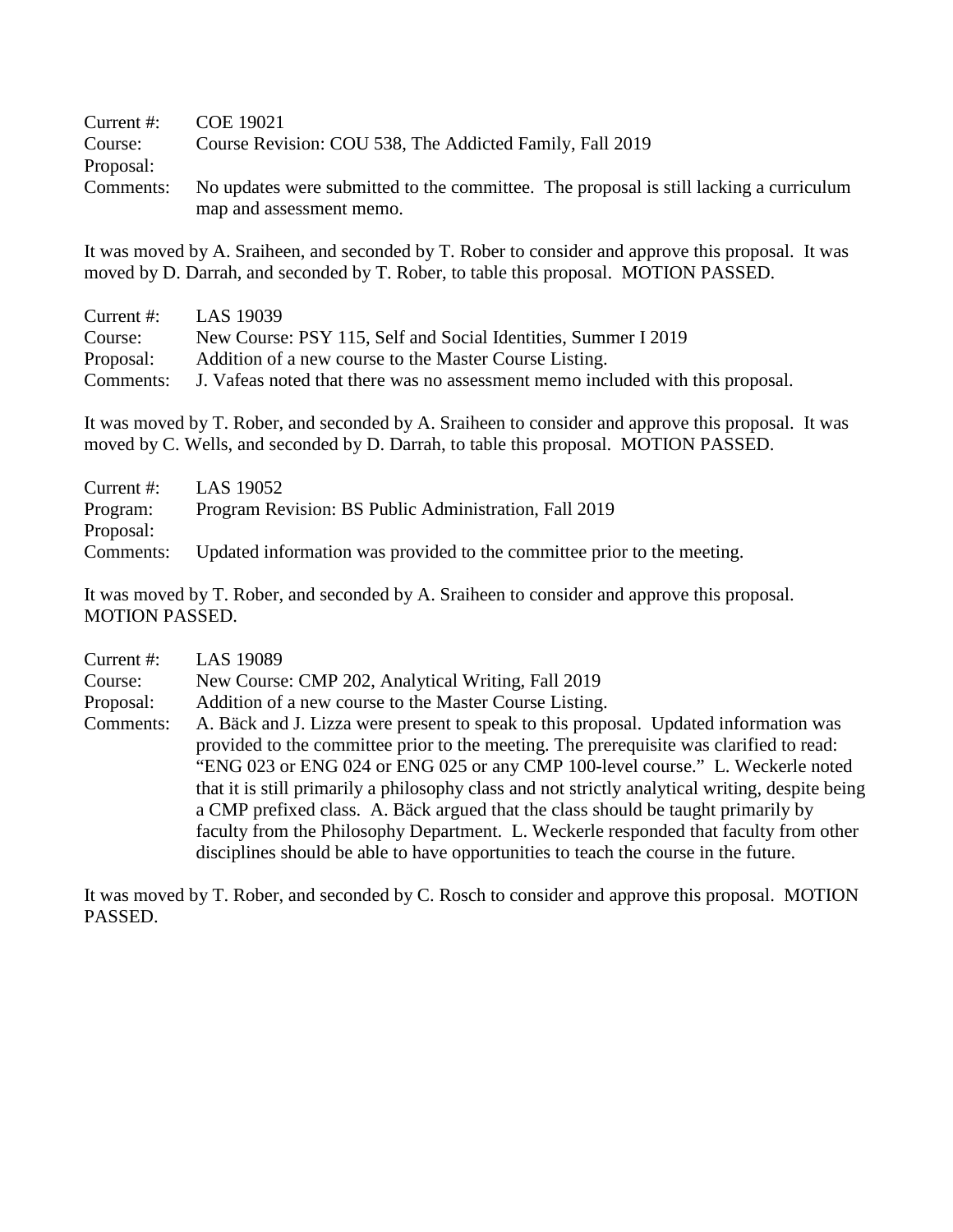#### **NEW BUSINESS**

#### **College of Liberal Arts & Sciences**

The following proposals were moved by C. Rosch, and seconded by D. Darrah, to consider and approve as a block. The following proposals were withdrawn by the department.

LAS 19063 Course Revision: PHI 020CT, Introduction to Logic, Fall 2019 Proposal: Change in course syllabus. Comments: J. Lizza and A. Bäck were present to speak to this proposal. The department was reminded that the committee would only be addressing the requested course revisions, and that the General Education requests need to be submitted separately. J. Vafeas noted that the new syllabus was not correctly formatted, and T. Rober pointed out it needs Roman numerals for the outline, and it is missing sh and ch. C. Wells noted that the effective date should be changed to Spring 2020. J. Lizza stated that they were really only requesting adjustments to SLO's, and J. Vafeas stated that should be in their Gen Ed proposal, and recommended the department withdraw the proposals. J. Lizza as the department chair requested to withdraw the proposals.

LAS 19064 Course Revision: PHI 140CTQL, Symbolic Logic, Fall 2019 Proposal: Change in course syllabus. Comments: J. Lizza and A. Bäck were present to speak to this proposal. The department was reminded that the committee would only be addressing the requested course revisions, and that the General Education requests need to be submitted separately. J. Vafeas noted that the new syllabus was not correctly formatted, and T. Rober pointed out it needs Roman numerals for the outline, and it's missing sh and ch. C. Wells noted that the effective date should be changed to Spring 2020. J. Lizza stated that they were really only requesting adjustments to SLO's, and J. Vafeas stated that should be in their Gen Ed proposal, and recommended the department withdraw the proposals. J. Lizza as the department chair requested to withdraw the proposals.

Current #: LAS 19087

Course: Course Revision: HIS 254, History of China and Japan since 1800, Fall 2020 Proposal: Change in course prerequisites.

Comments: J. Stanley was present to speak to this proposal. J. Stanley stated that they were adding a prerequisite to this course, and T. Witryk noted that the prerequisite was not listed on the submitted proposal. The new prerequisite for this course was clarified to be "ENG 023 or ENG 024 or ENG 025 or any CMP 100-level course." J. Vafeas stated that prerequisite changes should be listed on the summary of request with the entire old prerequisite written out, followed by the entire new prerequisite written out.

It was moved by T. Rober, and seconded by A. Sraiheen to consider and approve this proposal. MOTION PASSED.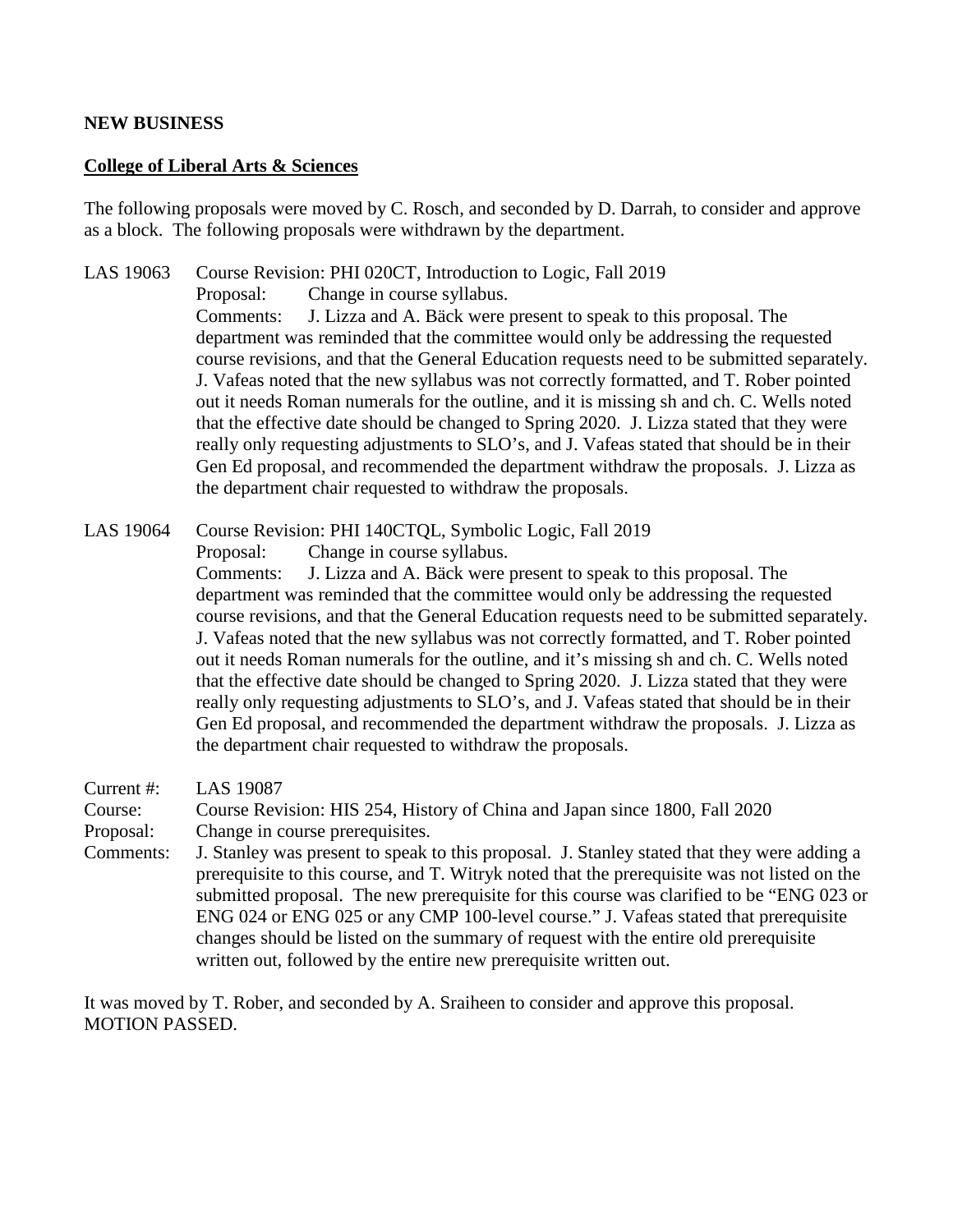| Current $#$ : | LAS 19105                                                                           |  |  |  |
|---------------|-------------------------------------------------------------------------------------|--|--|--|
| Course:       | New Course: PLG 105, Law Office Technology, Spring 2020                             |  |  |  |
| Proposal:     | Addition of a new course to the Master Course Listing.                              |  |  |  |
| Comments:     | T. Witryk announced that this course is required for KU students in the Paralegal   |  |  |  |
|               | program, but is only offered through LCCC as part of KU's consortium agreement with |  |  |  |
|               | that school. UCC needs to approve the course, but cannot make changes to it.        |  |  |  |

It was moved by T. Rober, and seconded by D. Darrah to consider and approve this proposal. MOTION PASSED.

The following proposals were moved by A. Sraiheen, and seconded by D. Darrah, to consider and approve as a block. MOTION PASSED.

- LAS 19116 Course Revision: ENG/WRI 107, Conventions of English Grammar, Spring 2020 Proposal: Change in course number, course description, and course prerequisites. Courses linked for repeat purposes. Comments: A. Lynch-Biniek, T. Dodson, S. Leonard, and J. Forsyth were present to speak to these proposals. T. Witryk asked if these courses should be linked for repeat purposes with their previous course numbers, and the department said they should.
- LAS 19117 Course Revision: ENG 349, Teaching Adolescent Literature, Spring 2020 Proposal: Change in course number, course description, and course prerequisites. Courses linked for repeat purposes. Comments: A. Lynch-Biniek, T. Dodson, S. Leonard, and J. Forsyth were present to speak to these proposals. T. Witryk asked if these courses should be linked for repeat purposes with their previous course numbers, and the department said they should.
- LAS 19118 Course Revision: ENG 200, History of the English Language, Spring 2020 Proposal: Change in course number, course description, and course prerequisites. Courses linked for repeat purposes. Comments: A. Lynch-Biniek, T. Dodson, S. Leonard, and J. Forsyth were present to speak to these proposals. T. Witryk asked if these courses should be linked for repeat purposes with their previous course numbers, and the department said they should.
- LAS 19119 Course Revision: ENG 248, Living Literacy, Spring 2020 Proposal: Change in course number and title, course description, syllabus, and course prerequisites. Courses linked for repeat purposes. Comments: A. Lynch-Biniek, T. Dodson, S. Leonard, and J. Forsyth were present to speak to these proposals. T. Witryk asked if these courses should be linked for repeat purposes with their previous course numbers, and the department said they should.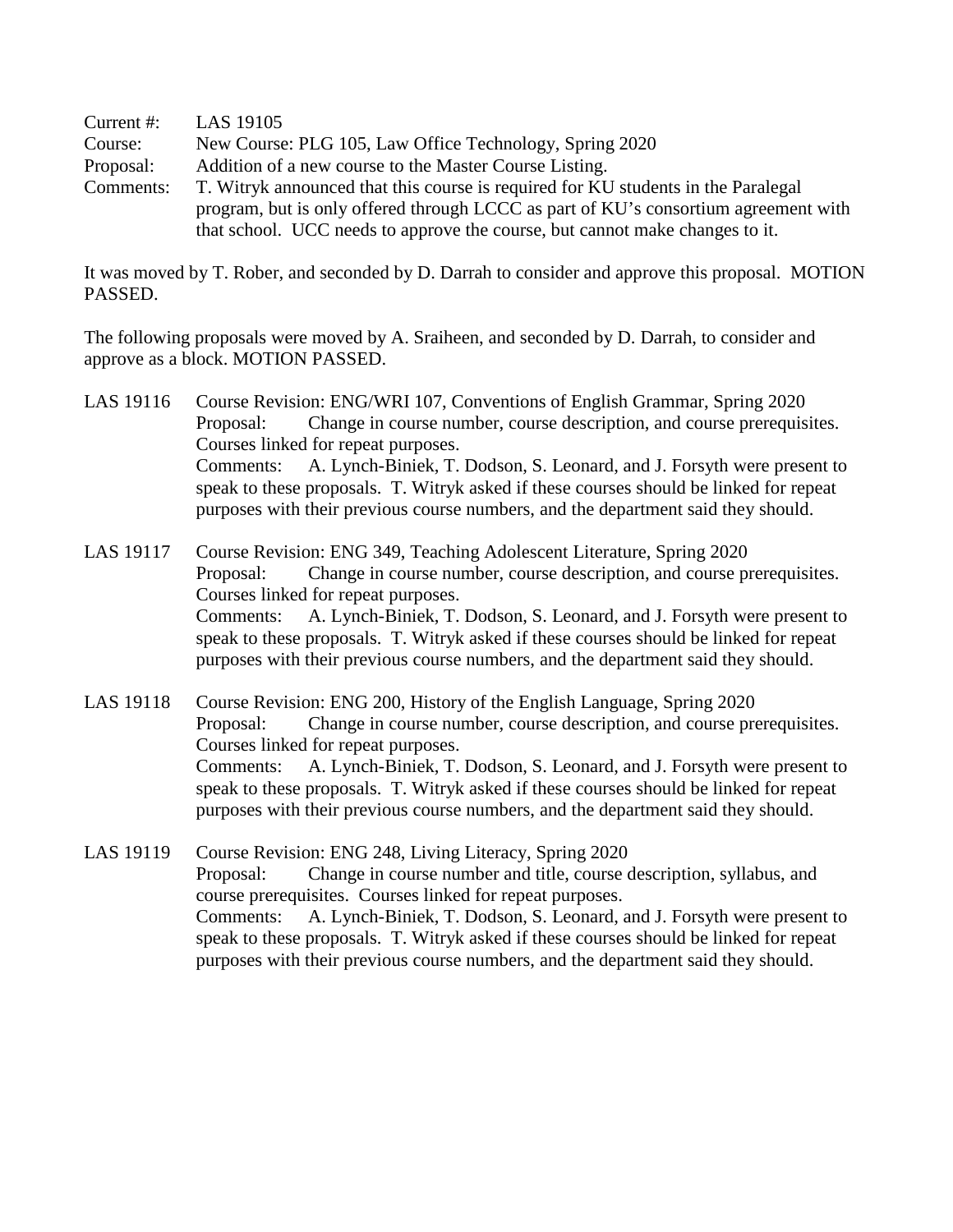## **College of Visual & Performing Arts**

The following proposals were moved by L. Weckerle, and seconded by A. Sraiheen, to consider and approve as a block. MOTION PASSED.

| <b>VPA 19039</b>                                | Course Revision: COM 216, Performance of Literature, Spring 2020<br>Change in course prerequisites.<br>Proposal:<br>L. Weckerle was present to speak to this proposal. L. Weckerle noted this<br>Comments:<br>is to remove COM 10 as a prerequisite, and that the new prerequisite will read: "none".                                                                                                      |  |
|-------------------------------------------------|------------------------------------------------------------------------------------------------------------------------------------------------------------------------------------------------------------------------------------------------------------------------------------------------------------------------------------------------------------------------------------------------------------|--|
| <b>VPA 19040</b>                                | Course Revision: COM 237, Women Writers in Performance, Spring 2020<br>Change in course prerequisites.<br>Proposal:<br>L. Weckerle was present to speak to this proposal. L. Weckerle noted this<br>Comments:<br>is to remove COM 10 as a prerequisite, and that the new prerequisite will read: "none".                                                                                                   |  |
| <b>VPA 19044</b>                                | Course Revision: COM 212, Introduction to Mass Communication, Spring 2020<br>Change in course prerequisites.<br>Proposal:<br>L. Weckerle was present to speak to this proposal. L. Weckerle noted this<br>Comments:<br>is to remove COM 10 as a prerequisite, and that the new prerequisite will read: "none".<br>B. Meares noted that the effective date should be changed from Fall 2019 to Spring 2020. |  |
| Current #:<br>Course:<br>Proposal:<br>Comments: | <b>VPA 19047</b><br>Course Revision: ARC 300, Visual Culture: Critical Practice, Spring 2020<br>Change in course prerequisites.<br>The effective date was changed from Fall 2019 to Spring 2020. It was noted that the<br>prerequisite was not included under the Course Description on the new syllabus that was<br>submitted.                                                                            |  |

It was moved by T. Rober, and seconded by A. Sraiheen to consider and approve this proposal. MOTION PASSED.

### **College of Business**

| Current $#$ : | <b>COB 19080</b>                                                                            |  |  |  |  |
|---------------|---------------------------------------------------------------------------------------------|--|--|--|--|
|               |                                                                                             |  |  |  |  |
| Program:      | New Program: B.S. in Business Administration, General Business Track, Spring 2020           |  |  |  |  |
| Proposal:     | Addition of a new major program.                                                            |  |  |  |  |
| Comments:     | D. Steslow was present to speak to this proposal. J. Vafeas reminded faculty that the Gen   |  |  |  |  |
|               | Ed side of the check sheet is also needed when providing any new check sheet. B.            |  |  |  |  |
|               | Meares noted that the 8 semester planner is also not attached to the proposal. C. Wells     |  |  |  |  |
|               | asked if the department is planning to submit this to PASSHE, and D. Steslow responded      |  |  |  |  |
|               | that they thought they did not need to since it is a track; C. Wells responded that a track |  |  |  |  |
|               | does need to be submitted to PASSHE and to contact her to work on this. The effective       |  |  |  |  |
|               | date was changed from Fall 2019 to Spring 2020.                                             |  |  |  |  |

It was moved by A. Sraiheen, and seconded by D. Darrah to consider and approve this proposal. MOTION PASSED.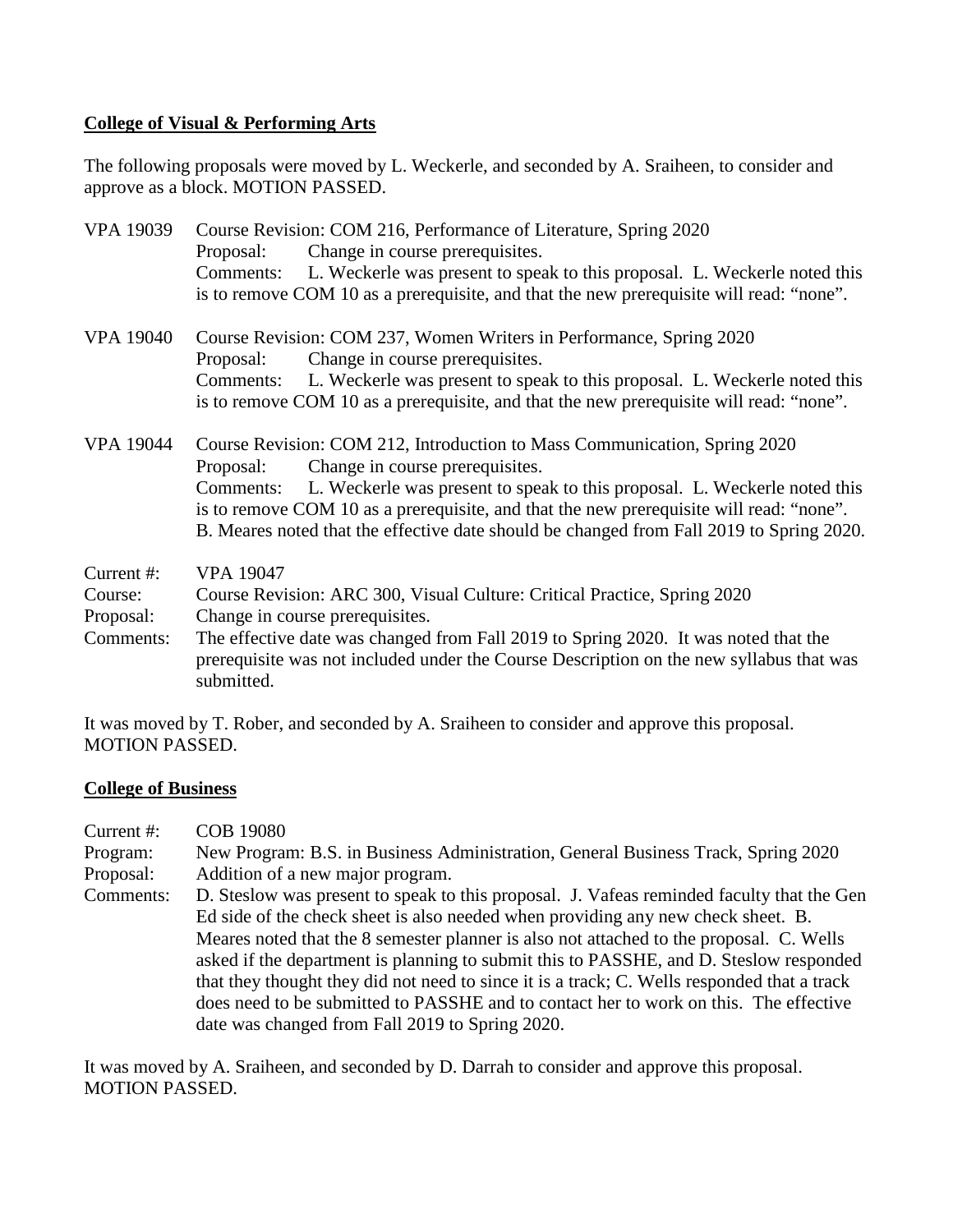#### **Distance Education Offerings**

- Current #: COB 19086 Course: Distance Education Offering: BUS 571, Selected Topic Distance Ed Proposal, Summer I 2019
- Proposal: Request to offer course via Distance Education.
- Comments: S. Czerny believed this course does not look like a Selected Topics course but like a lifelong learning course, with no college credit given or grades. A. Sraiheen stated this is a course that is to be open to the public based on discussions between the President and the COB Dean. J. Vafeas noted that it does not meet the requirements of a Selected Topics course, and suggested tabling this proposal until more information is provided from the administration on how to proceed and what to call it.

It was moved by A. Sraiheen, and seconded by T. Rober to consider and approve this proposal. It was moved by C. Wells, and seconded by T. Rober, to table this proposal. MOTION PASSED.

The following proposals were moved by T. Rober, and seconded by S. Czerny, to consider and approve as a block. MOTION PASSED.

| Proposal:                                                                                                                                                                   | Distance Education Offering: LLT 547, Selected Topics in Library Science: Gamification<br>in Education, Summer I 2019<br>Request to offer an existing course via Distance Education. |  |  |
|-----------------------------------------------------------------------------------------------------------------------------------------------------------------------------|--------------------------------------------------------------------------------------------------------------------------------------------------------------------------------------|--|--|
| Distance Education Offering: SOC 128, Domestic Abuse, Spring 2020<br>Request to offer an existing course via Distance Education.<br>Proposal:                               |                                                                                                                                                                                      |  |  |
| Proposal:                                                                                                                                                                   | Distance Education Offering: SOC 201, Quantitative Analysis in Sociology, Spring 2020<br>Request to offer an existing course via Distance Education.                                 |  |  |
| Distance Education Offering: SOC 310, Foundations of Sociological Theory, Spring<br>2020<br>Request to offer an existing course via Distance Education.<br>Proposal:        |                                                                                                                                                                                      |  |  |
| Distance Education Offering: SOC 350, Methods of Social Research, Spring 2020<br>Request to offer an existing course via Distance Education.<br>Proposal:                   |                                                                                                                                                                                      |  |  |
| Distance Education Offering: SOC 380, Senior Seminar in Sociology, Spring 2020<br>Request to offer an existing course via Distance Education.<br>Proposal:                  |                                                                                                                                                                                      |  |  |
| Distance Education Offering: BIO 130, Environmental Issues: Global Perspectives,<br>Spring 2020<br>Request to offer an existing course via Distance Education.<br>Proposal: |                                                                                                                                                                                      |  |  |
|                                                                                                                                                                             |                                                                                                                                                                                      |  |  |